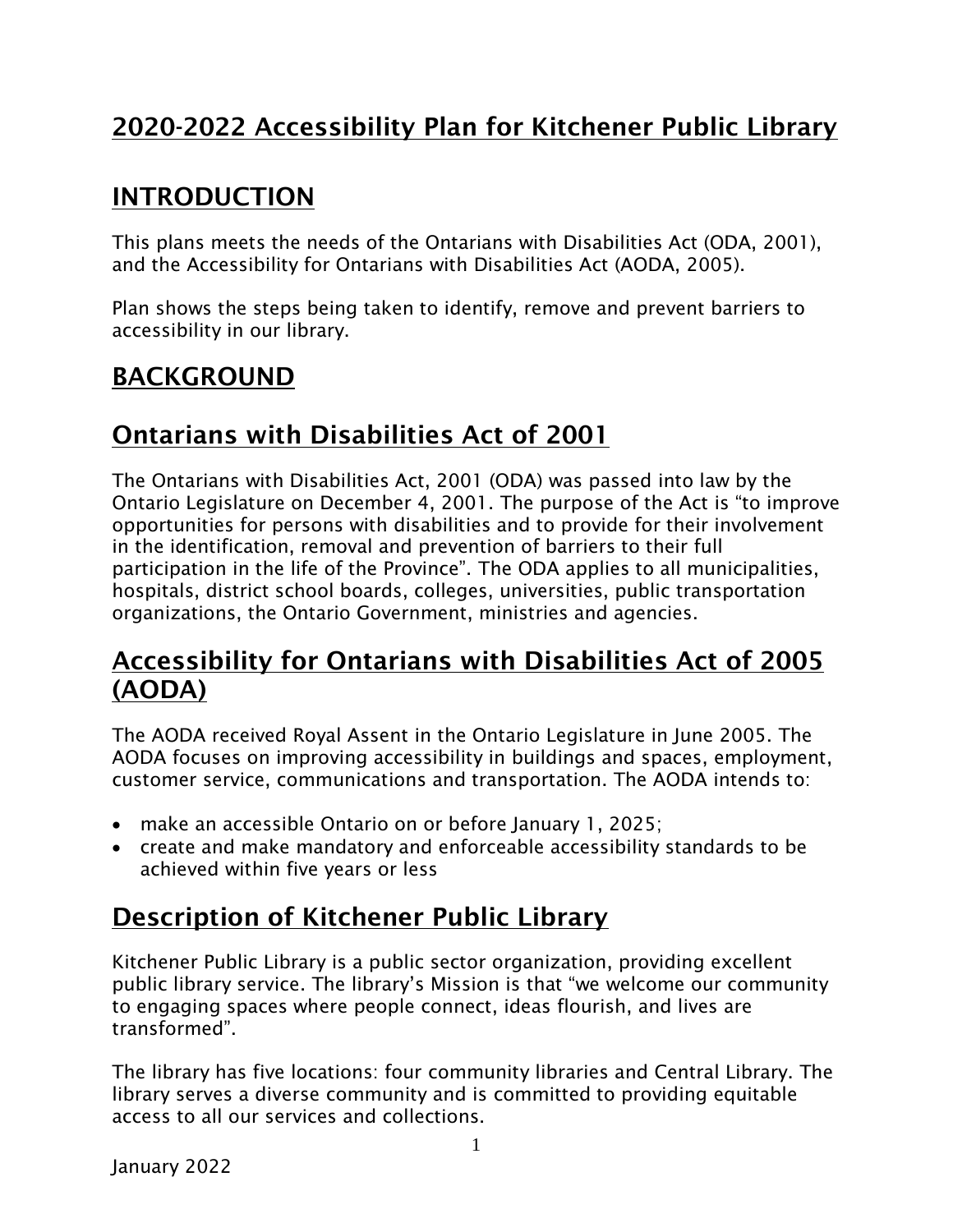# Kitchener Public Library Accessibility Plan Committee

# Members

The Kitchener Public Library Accessibility Plan Committee members are the Manager, Resources & Membership Services; Manager, Library Systems & Analytics; Director, Business Services and Infrastructure; Manager, Facilities; Manager, Community Library, and the Senior Manager, Human Resources.

| <b>Accessibility</b><br><b>Initiative</b>                                  | <b>Action</b>                                                                                                                                                | <b>Responsibility</b><br>(committee,<br>staff, or<br>department)            | <b>Date</b>       |
|----------------------------------------------------------------------------|--------------------------------------------------------------------------------------------------------------------------------------------------------------|-----------------------------------------------------------------------------|-------------------|
| <b>Physical</b>                                                            |                                                                                                                                                              |                                                                             |                   |
| Self-Checkout<br>display                                                   | Assess Bibliotheca software<br>for font adjustments on<br>display for new self-checkout.                                                                     | <b>IT Team</b>                                                              | Completed<br>2020 |
| <b>Grand River</b><br><b>Stanley Park</b><br>book drop                     | Install accessible book drop at<br><b>Grand River Stanley Park</b><br>Community Library.                                                                     | Angela Riddell<br>Kevin Webb,<br>Penny-Lynn<br>Fielding, Robyn<br>Zondervan | Completed<br>2021 |
| Central Library -<br><b>RHF Accessibility</b><br>Rating &<br>Certification | Plan Central Library on-site<br>review with the Rick Hansen<br>Foundation for a site rating<br>and accessibility certification.                              | Angela Riddell,<br>Megan Clare                                              | Completed<br>2021 |
| Readers for<br>direct to player<br>services                                | Investigate purchase of<br>readers for direct to player<br>services at community<br>libraries.                                                               | <b>Megan Clare</b>                                                          | Completed<br>2021 |
| C-Pen Readers                                                              | Add C-Pen Readers to the<br>collection so that they are<br>available to community<br>members with low vision or<br>reading difficulties such as<br>dyslexia. | <b>Bib Services &amp;</b><br>Circulation<br><b>Teams</b>                    | Completed<br>2021 |
| <b>Meeting Room</b><br>Improvements                                        | Meeting room equipment<br>reviewed and improved to<br>maximize accessibility for<br>staff and customer use at<br>Central.                                    | Angela Riddell,<br>Lisa Wallace                                             | Completed<br>2021 |

# Accomplishments 2020/2021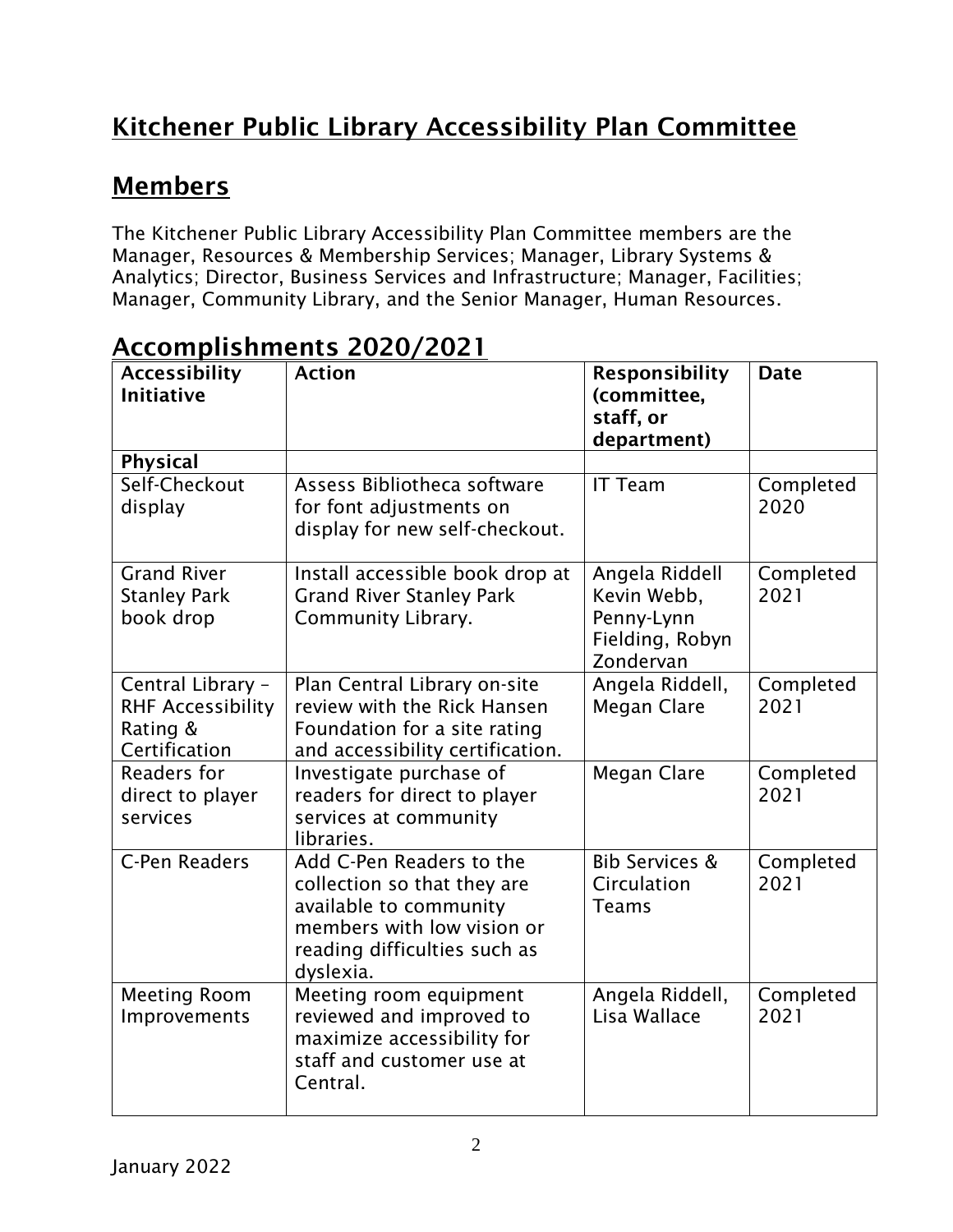| <b>Accessibility</b><br><b>Initiative</b>          | <b>Action</b>                                                                                                                                                                                                                    | <b>Responsibility</b><br>(committee,<br>staff, or<br>department)                       | <b>Date</b>                            |
|----------------------------------------------------|----------------------------------------------------------------------------------------------------------------------------------------------------------------------------------------------------------------------------------|----------------------------------------------------------------------------------------|----------------------------------------|
| <b>Technology</b>                                  |                                                                                                                                                                                                                                  |                                                                                        |                                        |
| Website<br>accessibility                           | Add accessible features in<br>compliance with WCAG 2.0,<br>Level AA standards such as<br>video captions, audio<br>transcripts, more complete<br>text content and labels for<br>fields in web forms, and<br>accessible documents. | Gary Bauman                                                                            | Ongoing;<br>Audit<br>Completed<br>2020 |
| <b>Access Centres</b>                              | <b>Review Access Centre and</b><br>accessible technology at all<br>locations to maximize<br>usability. Software licenses<br>renewed and hardware<br>replaced.                                                                    | Lisa Wallace and<br><b>IT Team</b>                                                     | Completed<br>2020                      |
| Accessible<br>Hardware,<br>software and<br>devices | Update current inventory of<br>accessible hardware, software<br>and equipment.                                                                                                                                                   | Lisa Wallace,<br>Angela Riddell                                                        | Completed<br>2020                      |
| Digital<br><b>Collections</b>                      | Stories in Sign Language ASL<br>children's collection added to<br>Download Library.                                                                                                                                              | Michael<br>Cruickshank<br>and Inclusion<br>Team                                        | Completed<br>2020                      |
| Public computer<br>workstations                    | Review configuration of public<br>workstations at Central to<br>maximize accessibility,<br>including physical space and<br>sensory considerations as part<br>of the library's reopening<br>plans.                                | Lisa Wallace,<br>Penny-Lynn<br>Fielding, Kristin<br>Johnson-<br>Perlock, Kevin<br>Webb | Completed<br>2021                      |
| <b>Policy</b>                                      |                                                                                                                                                                                                                                  |                                                                                        |                                        |
| Accessible<br><b>Collections</b>                   | Implement fine-free library<br>service, with no overdue fines<br>for all library customers.                                                                                                                                      | Executive Team,<br>Megan Clare,<br>Gary Bauman,<br>Circ Team                           | Completed<br>2021                      |
| <b>Attitudinal</b>                                 |                                                                                                                                                                                                                                  |                                                                                        |                                        |
| Accessibility<br>Training                          | Develop training content for<br>staff on accessible software<br>and hardware at the Access<br>Centre workstations.                                                                                                               | Kim Cluthe, IS<br>Team, Kristin<br>Johnson-                                            | Completed<br>2021;<br>Ongoing          |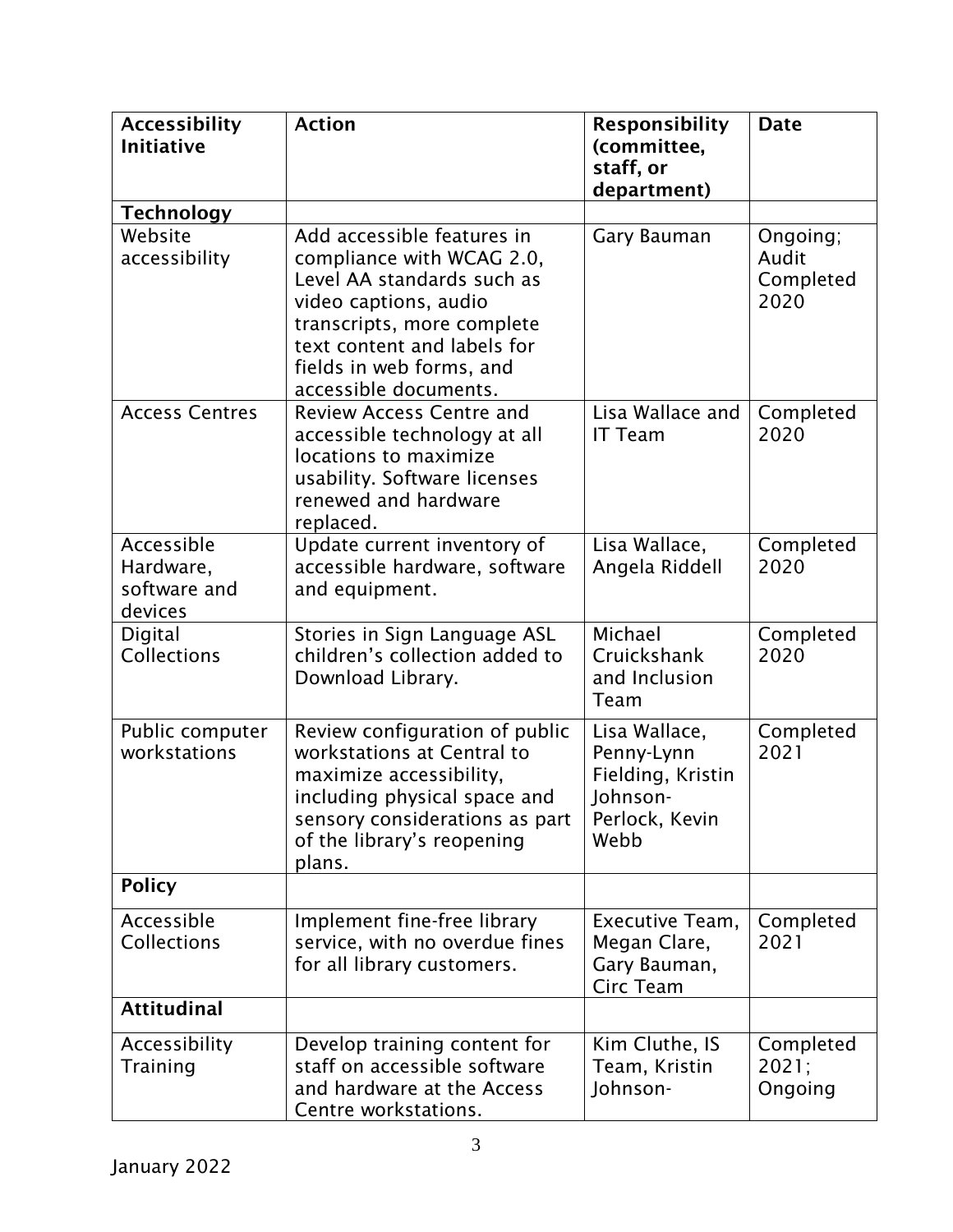| <b>Accessibility</b><br><b>Initiative</b> | <b>Action</b>                                                                                                     | <b>Responsibility</b><br>(committee,<br>staff, or<br>department) | <b>Date</b>                   |
|-------------------------------------------|-------------------------------------------------------------------------------------------------------------------|------------------------------------------------------------------|-------------------------------|
|                                           |                                                                                                                   | Perlock, Megan<br>Clare                                          |                               |
| Dementia<br>Friendly<br>customer service  | Investigate opportunities for<br>refresher/new staff dementia<br>friendly customer service<br>training            | <b>HR</b> Team                                                   | Completed<br>2021             |
| <b>Programs</b>                           |                                                                                                                   |                                                                  |                               |
| Sensory<br>Storytime<br>Program           | Implement sensory storytime<br>program at Central Library.<br>Program implemented in 2020<br>and ongoing in 2021. | Lindsey Skeen<br>and Children's<br>Team                          | Completed<br>2020:<br>Ongoing |

# 2022 Initiatives

| <b>Accessibility</b><br><b>Initiative</b>                             | <b>Action</b>                                                                                                                                                   | <b>Responsibility</b><br>(committee,<br>staff, or<br>department)         | <b>Date</b> |
|-----------------------------------------------------------------------|-----------------------------------------------------------------------------------------------------------------------------------------------------------------|--------------------------------------------------------------------------|-------------|
| <b>Physical</b>                                                       |                                                                                                                                                                 |                                                                          |             |
| <b>Country Hills</b><br>book drop                                     | Install accessible book drop at<br><b>Country Hills Community</b><br>Library.                                                                                   | Angela Riddell<br>Kevin Webb,<br>Penny-Lynn<br>Fielding,<br>Amanda Wiley | 2022        |
| Readers for<br>direct to player<br>services                           | Develop a plan, with staff<br>training, and introduce new<br>direct-to-player Daisy readers<br>at community libraries.                                          | Megan Clare,<br>Chris Schnarr                                            | 2022        |
| <b>Pioneer Park</b><br>Washroom                                       | Audit accessibility features<br>and enhancements for Pioneer<br>Park washroom (e.g. automatic<br>door opener, emergency<br>lighting)                            | Angela Riddell,<br>Kevin Webb                                            | 2022        |
| <b>Forest Heights</b><br>and Pioneer Park<br>- accessibility<br>audit | Review accessibility audits of<br><b>Forest Heights and Pioneer</b><br>Park for potential accessibility<br>enhancements when received<br>from City of Kitchener | Accessibility<br>Committee                                               | 2022-2023   |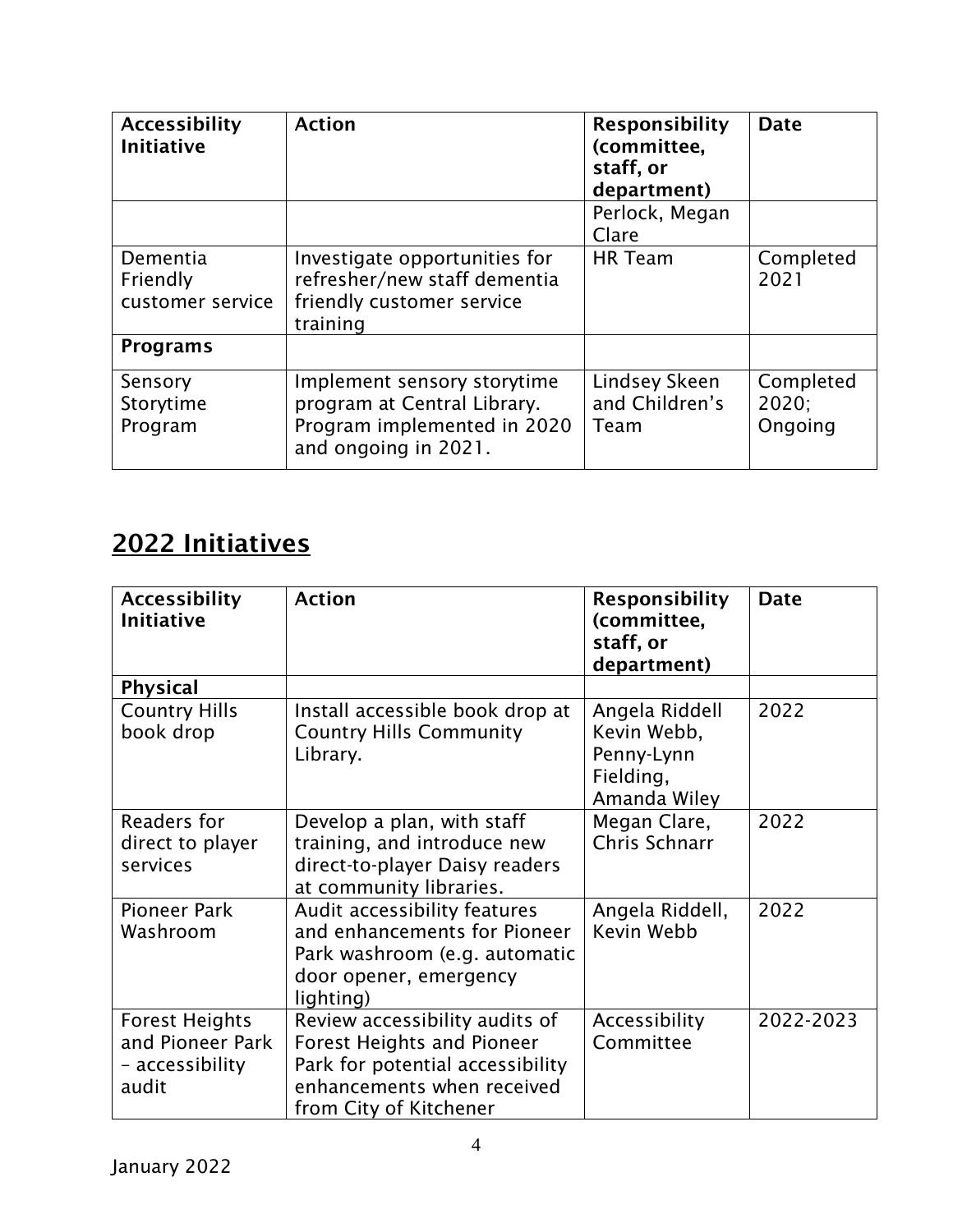| <b>Accessibility</b><br><b>Initiative</b>                                    | <b>Action</b>                                                                                                                                                                  | <b>Responsibility</b><br>(committee,<br>staff, or<br>department)          | <b>Date</b>       |
|------------------------------------------------------------------------------|--------------------------------------------------------------------------------------------------------------------------------------------------------------------------------|---------------------------------------------------------------------------|-------------------|
| Southwest<br>Community<br>Library                                            | Initial building design<br>presented to the GRAC<br>committee for feedback.<br>Accessibility standards and<br>considerations to be ongoing<br>as building design is finalized. | Design Team<br>and Architects                                             | 2021-2023         |
| <b>Meeting Room</b><br>Improvements                                          | Meeting room equipment<br>reviewed and improved to<br>maximize accessibility for<br>staff and customer use.                                                                    | Angela Riddell,<br>Lisa Wallace                                           | Completed<br>2021 |
| <b>Business Plan</b><br>Project - Mental<br><b>Health Resource</b><br>Centre | Consider space and sensory<br>accommodations as part of<br>project investigation and plan.                                                                                     | <b>Natalie Gibbons</b>                                                    | 2021-2022         |
| <b>Technology</b>                                                            |                                                                                                                                                                                |                                                                           |                   |
| CELA Outreach &<br>Marketing                                                 | Provide information on CELA<br>and library services to<br>community upon request.<br>Develop a marketing program<br>to raise awareness of the CELA<br>program.                 | Megan Clare,<br>Trevor Schoch,<br><b>IS Team</b>                          | 2022&<br>Ongoing  |
| Accessible<br>Hardware,<br>software and<br>devices                           | Investigate new alternatives<br>for people with hearing-related<br>disabilities to attend and<br>participate in library services.                                              | Angela Riddell,<br>Lisa Wallace,<br>Matt<br>MacKinnon, IS<br><b>Staff</b> | 2022              |
| <b>Policy</b>                                                                |                                                                                                                                                                                |                                                                           |                   |
| Accessible<br>Service Delivery                                               | Develop a community-based<br>advisory committee to identify<br>accessibility barriers to library<br>service.                                                                   | Accessibility<br>Committee                                                | 2022              |
| Accessible<br><b>Collections</b>                                             | Continue to identify collection<br>formats and other resources<br>that support accessibility                                                                                   | Collection<br>Management<br>Team                                          | Ongoing           |
| Accessible<br><b>Collections</b>                                             | Consider accessibility in the<br>implementation of new<br>collections                                                                                                          | Collection<br>Management<br>Team                                          | Ongoing           |